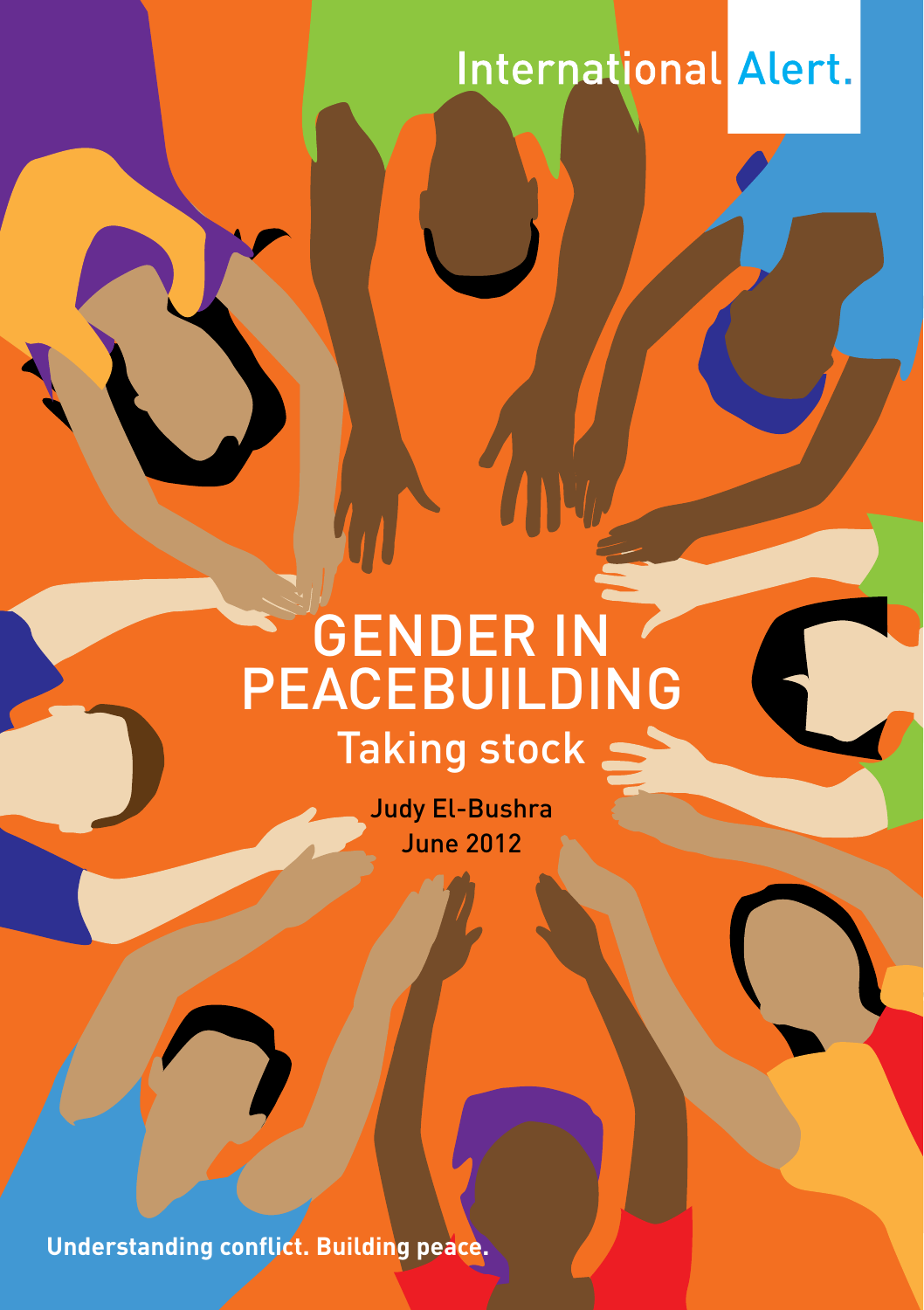#### About International Alert

International Alert is a 26-year-old independent peacebuilding organisation. We work with people who are directly affected by violent conflict to improve their prospects of peace. And we seek to influence the policies and ways of working of governments, international organisations like the UN and multinational companies, to reduce conflict risk and increase the prospects of peace.

We work in Africa, several parts of Asia, the South Caucasus, the Middle East and Latin America, and have recently started work in the UK. Our policy work focuses on several key themes that influence prospects for peace and security – the economy, climate change, gender, the role of international institutions, the impact of development aid, and the effect of good and bad governance.

We are one of the world's leading peacebuilding NGOs with more than 159 staff based in London and 14 field offices. To learn more about how and where we work, visit www.international-alert.org.

The contents of this document are the sole responsibility of International Alert and can under no circumstances be regarded as the position of DFID.

#### © International Alert 2012

All rights reserved. No part of this publication may be reproduced, stored in a retrieval system or transmitted in any form or by any means, electronic, mechanical, photocopying, recording or otherwise, without full attribution.

Layout and illustration by D. R. ink, www.d-r-ink.com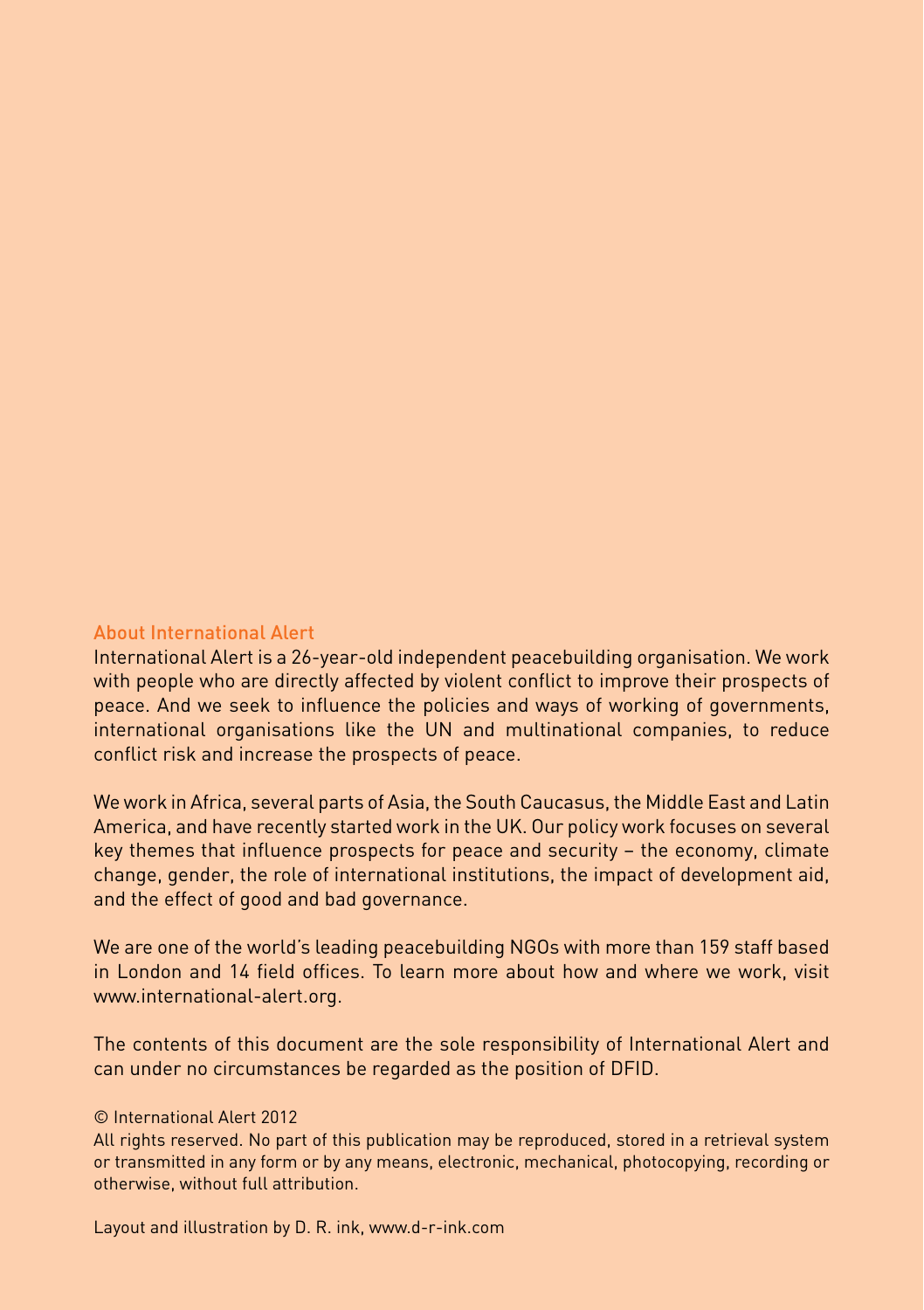# Gender in Peacebuilding Taking stock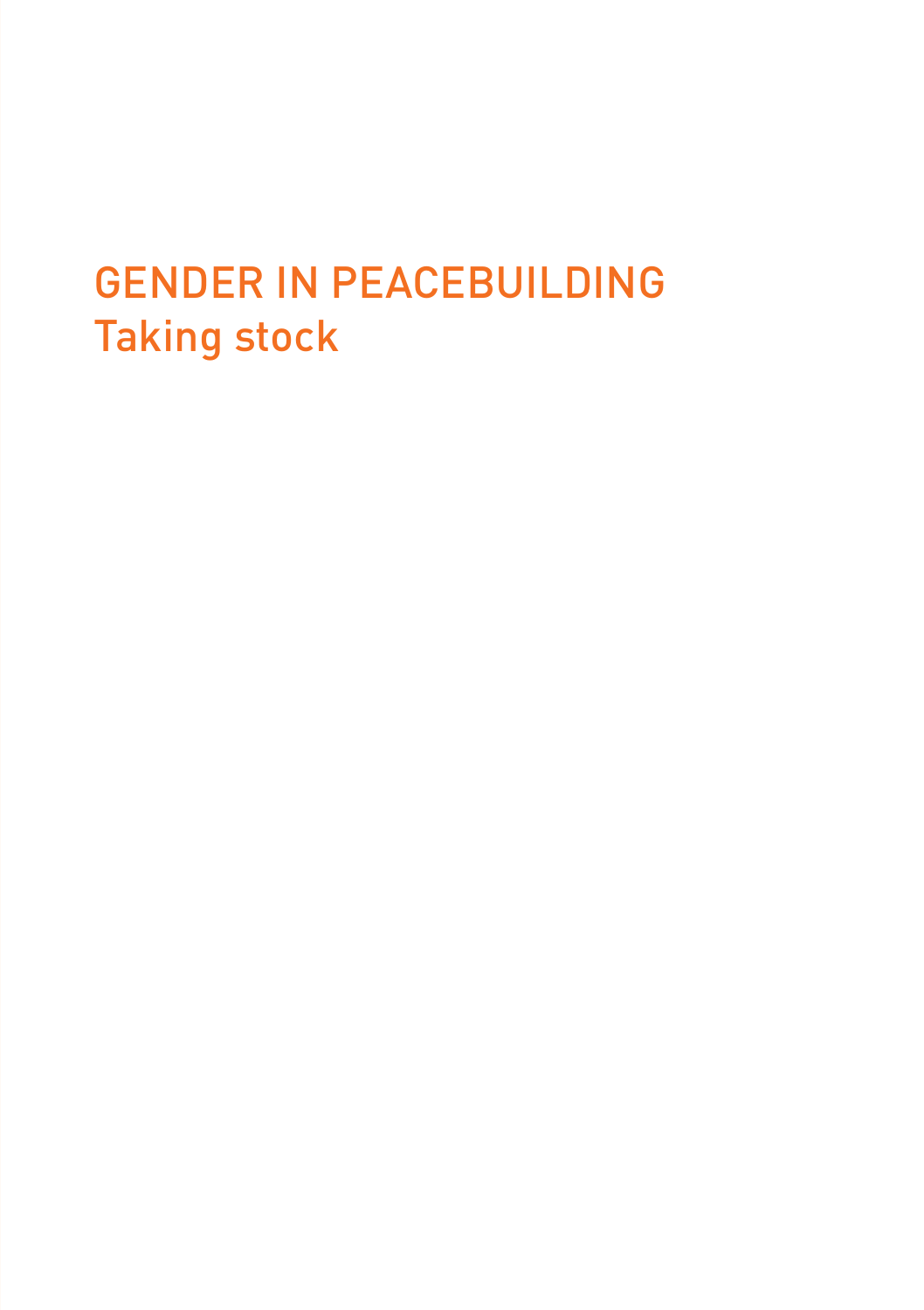# About the author

Judy El-Bushra is an independent consultant specialising in research and programme design on conflict and peace. She has over 35 years' experience in the field of gender, peacebuilding and development, the last 13 of which she has spent in senior-level management positions with International Alert and ACORD and engaging in African fragile state-focused consultancy work.

# ACKNOWLEDGEMENTS

We would like to thank the UK Department for International Development (DFID), who contributed to funding this research through a Programme Partnership Agreement with Alert. We are also grateful to the participants of the Nepal and Burundi roundtables and the Alert Nepal and Burundi field staff, and to Minna Lyytikainen, Charlotte Onslow and Ndeye Sow for their contributions to the field research and to the report.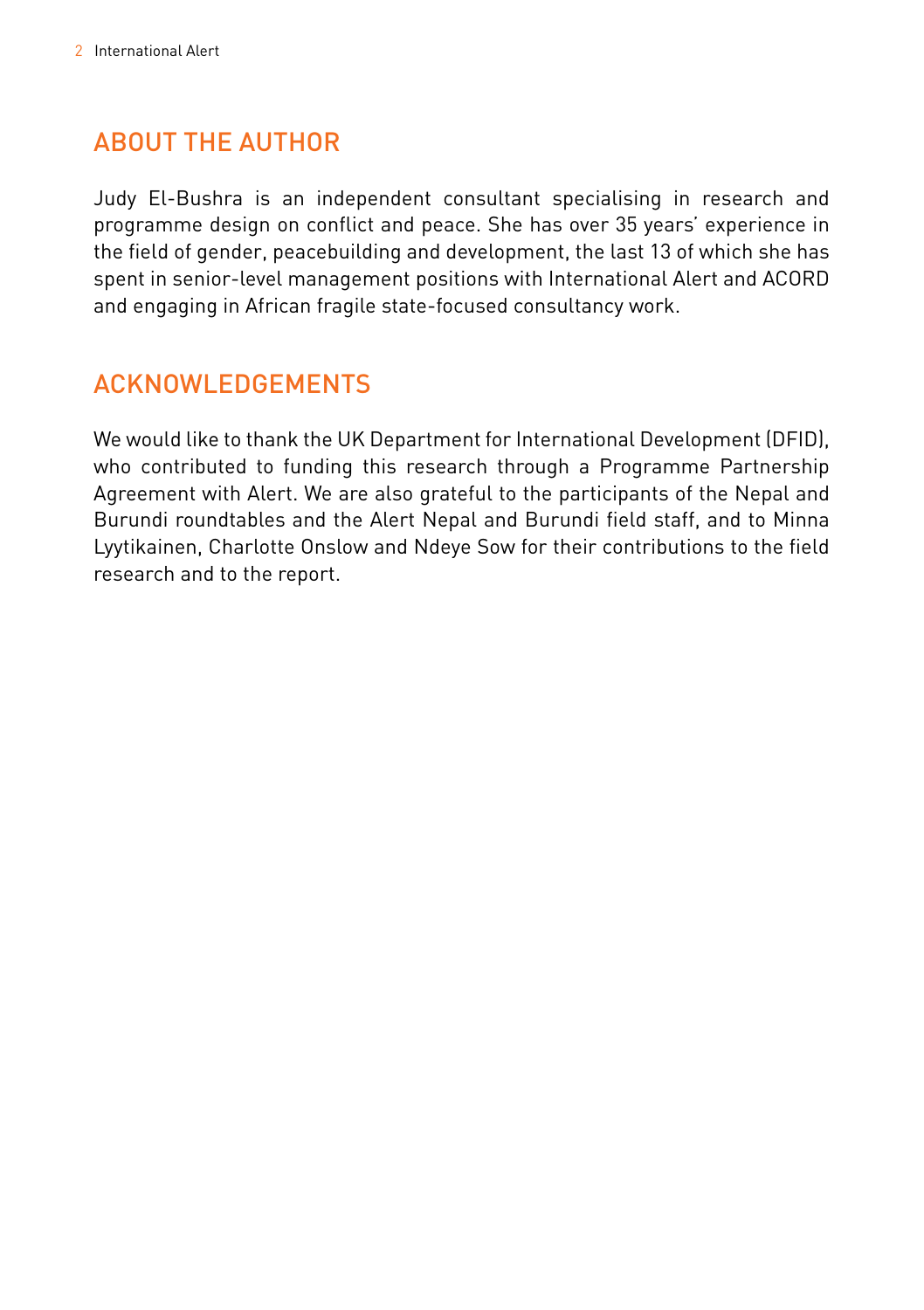# **CONTENTS**

| Executive summary                                                                                                                                       | 4               |
|---------------------------------------------------------------------------------------------------------------------------------------------------------|-----------------|
| Introduction                                                                                                                                            | 5               |
| 1. What light can a gender perspective throw on conflict analysis?                                                                                      | 7               |
| 2. How can an understanding of gender identities contribute to effective<br>peacebuilding?                                                              | 10 <sup>°</sup> |
| 3. What does "gender and peacebuilding" mean to practitioners and<br>decision-makers in the field? What do they do and what challenges<br>do they face? | 13              |
| 4. What are the different approaches that underlie "gender and<br>peacebuilding" work?                                                                  | 17              |
| Conclusion                                                                                                                                              | 20              |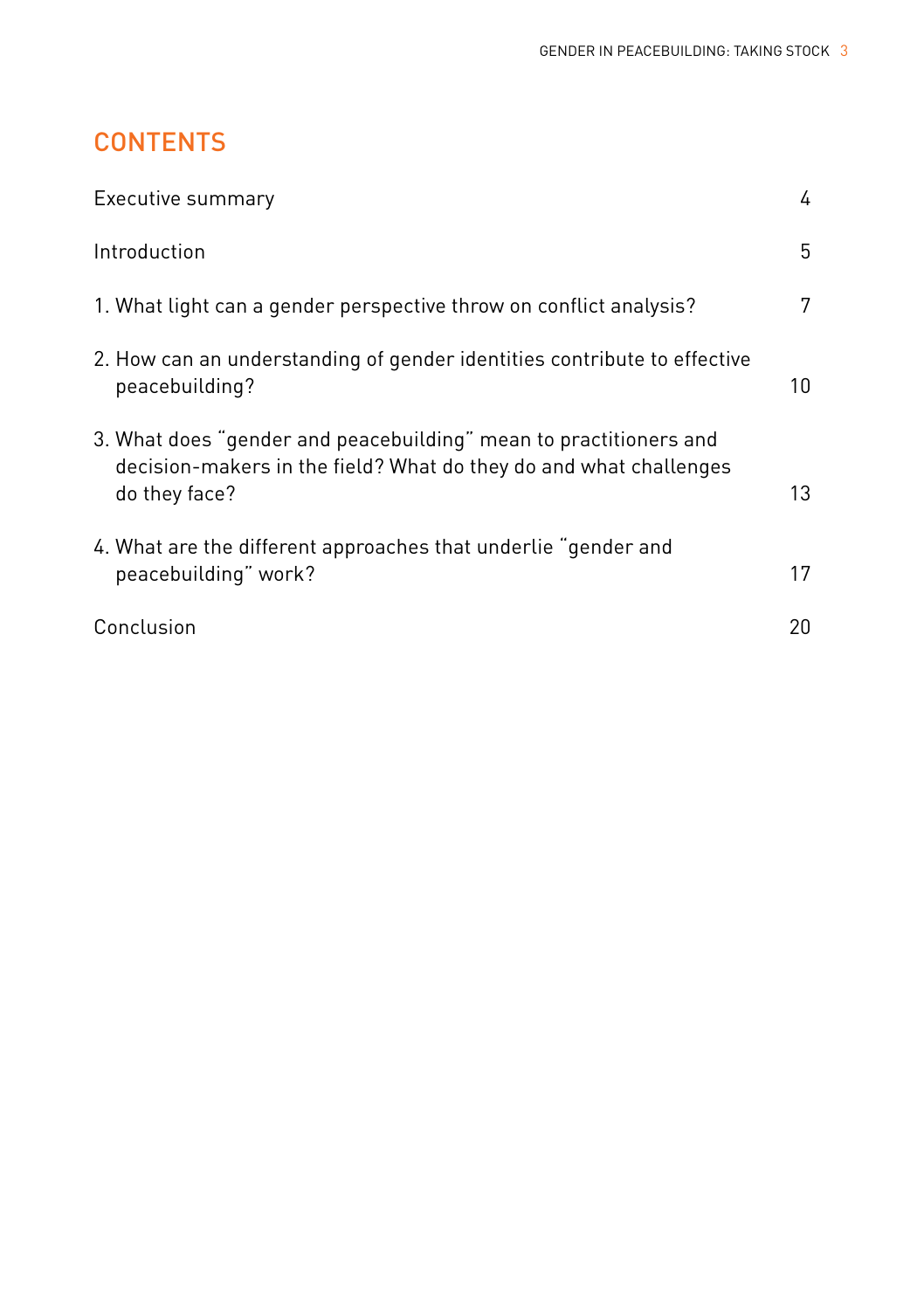# Executive Summary

This report reflects the findings of the preparatory stage of a three-year research project exploring the role of gender in peacebuilding. The starting point for the research was International Alert's belief that a gender approach, as a key component in the understanding of power dynamics, is critical to successful peacebuilding. The research hypothesis was that gender dynamics form a resource for peacebuilding which peacebuilders generally make insufficient use of, but that examples of projects and research do exist from which to draw lessons, and thereby improve peacebuilding practice.

This first stage of research confirmed the hypothesis, but identified a number of conceptual challenges and contradictions in the field of "gender and peacebuilding". To facilitate the further exploration of these, a broad typology of peacebuilding programmes was proposed, based on the identification of three different approaches to gender:

Type 1: **gender-blind approaches**, in which the possibility of differential outcomes for men and women, or of outcomes that impact on relations between them, is either not acknowledged or considered to be incidental;

Type 2: **approaches developed in the frame of UN Security Council Resolution 1325**, in which it is axiomatic that women are more vulnerable and marginalised than men, and which apply gender analysis with the specific aim of counteracting this tendency for the betterment of women and of society more broadly;

Type 3: **gender-relational approaches**, which take a context specific relational gender analysis as their starting point and which aim at better benefit sharing generally, on the assumption that this leads to more peaceful outcomes for all.

Programmes adopting a Type 3 approach are under-represented in peacebuilding portfolios. As a result, little evidence is available on which to base discussion of the strengths and weaknesses of the approach. During the remainder of the research project, Alert will work with other organisations in a number of peacebuilding contexts to identify and examine examples of gender-relational projects, and draw lessons about their design and implementation which can be applied by peacebuilders.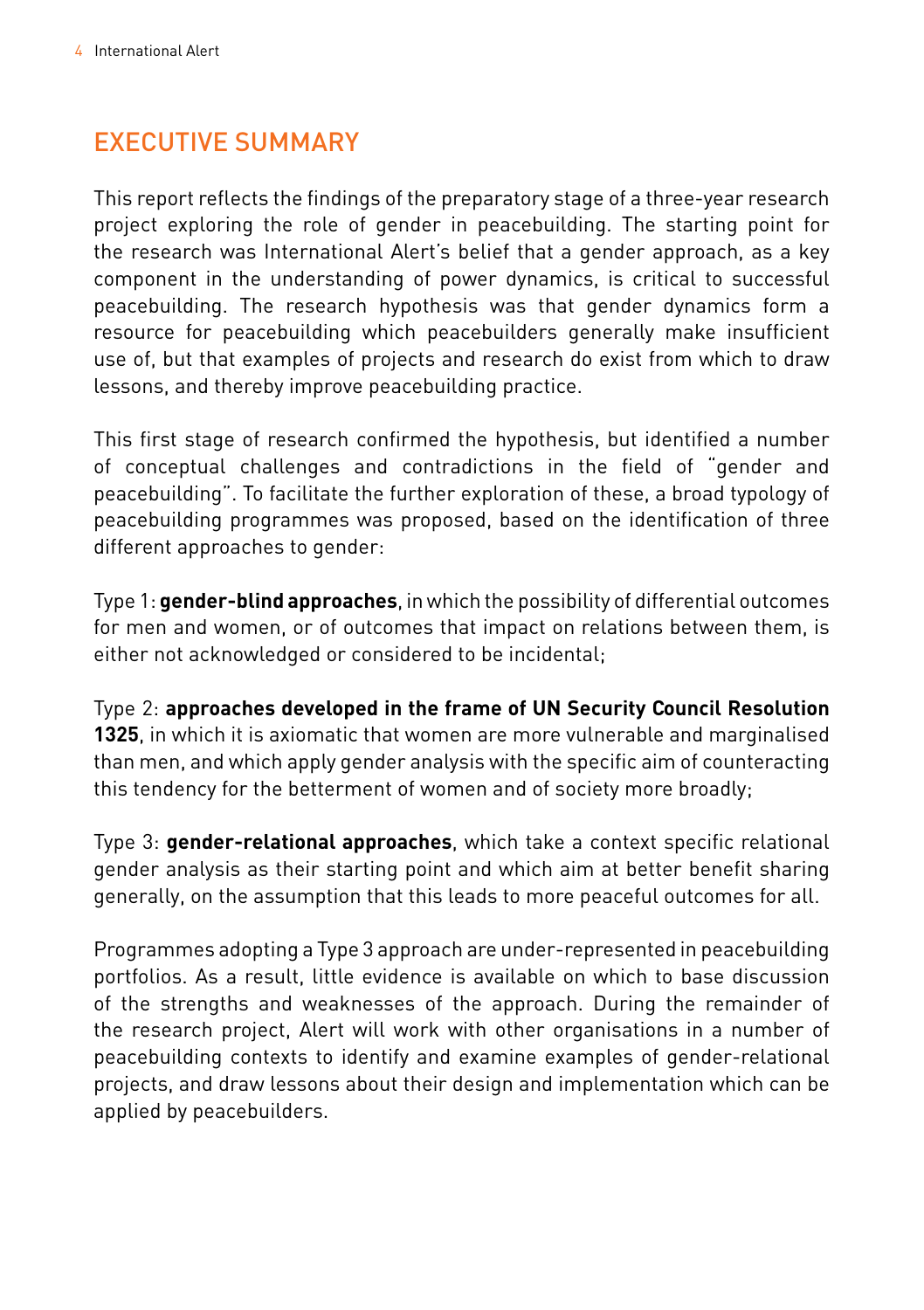## **INTRODUCTION**

This report reflects the findings of the preparatory stage of a three-year research project exploring the role of gender in peacebuilding. The report is the outcome of the two main activities undertaken in the preparatory phase: the first a review of current literature relevant to the roles of men and women, and of gender relations, in violent conflict and peacebuilding; and the second a series of workshops in Burundi and Nepal which explored how practitioners, government representatives and donors viewed the issues. The report summarises the findings of these two activities, and presents tentative conclusions that will be further explored in later phases of the research.

The starting point for the research was International Alert's belief that a gender approach, as a key component in the understanding of power dynamics, is critical to successful peacebuilding. International Alert formulated its initial thinking for this research project in the following terms:

*'If we are to be effective as peacebuilders, we need to respond to the power dynamics and norms that influence peace and violent conflict at the household, community, national and international levels. To do this, we need to be aware of the diversity of gender and other identities across groups of men and women. Therefore, gender analysis is key in helping us understand identity and violence, and, as a result, act effectively.'*

The field of gender and development has gained increasing legitimacy and acceptance since the Beijing Conference on Women in 1995. In relation to the peacebuilding and humanitarian fields, the passing of the UN Security Council's (UNSC) Resolution 1325 on Women, Peace and Security in 2000 put "women and peace" firmly on the map. This was followed by a rapid escalation of policies and projects devoted to promoting and protecting women and girls. However, progress has been disappointing. In 2010, ten years after the passing of Resolution 1325, and responding to widespread demands to galvanise the international community into a more tightly targeted response, the Secretary-General in his report 'Women's participation in peacebuilding' felt obliged to propose a sevenpoint plan to address outstanding blockages to women's participation in peace processes and in post-conflict recovery. Alert's observation, based on interactions with donor, government and civil society organisations working on the ground, suggests that the issue is not just a lack of focus on the task; there is also a range of conceptual and practical divisions and confusions, leading to missed opportunities both for delivering results and for learning from them. Divergent perspectives on what gender *is* as a conceptual dimension of peacebuilding are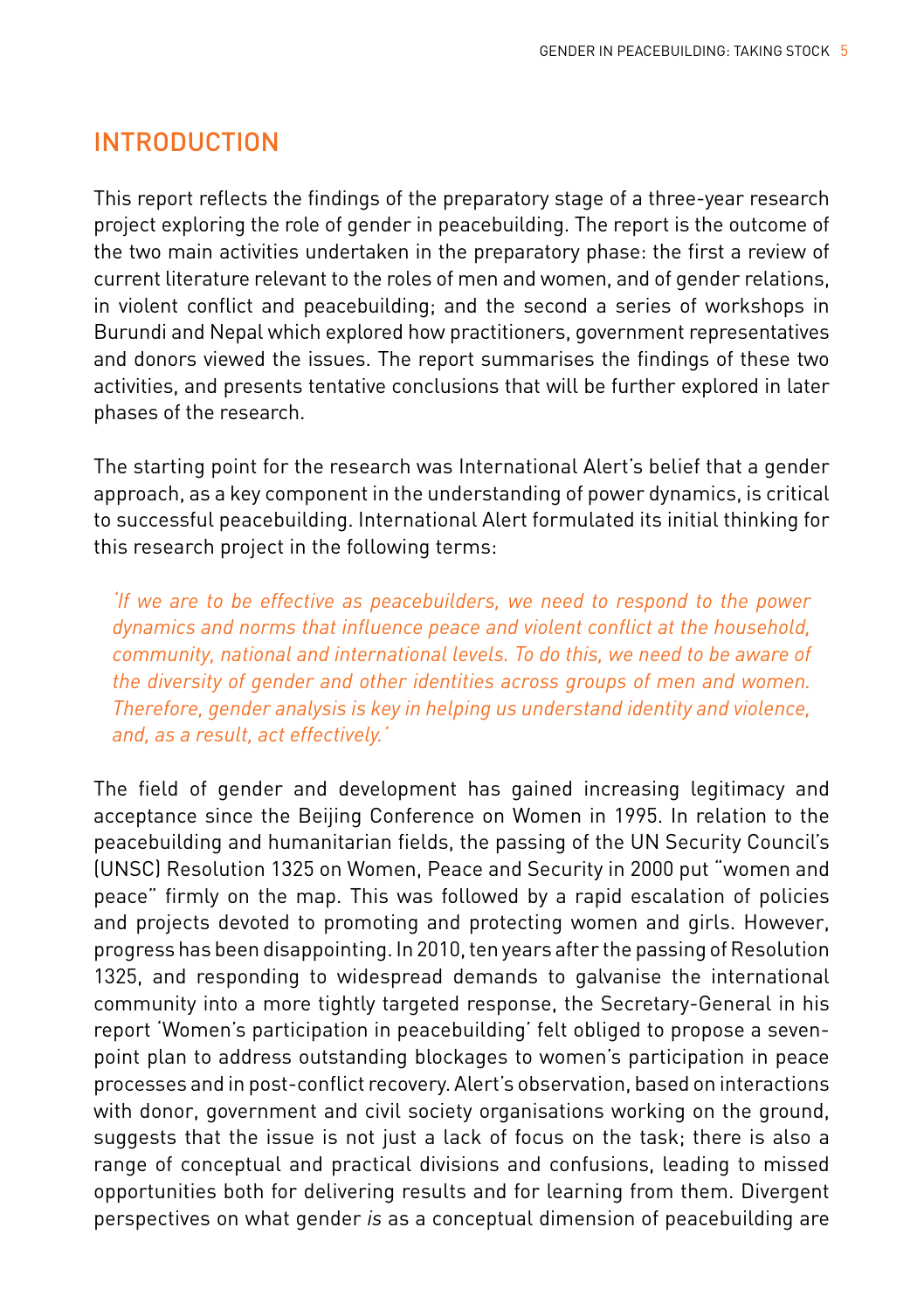paralleled by confusion on what peacebuilders are expected to *do* to integrate it into their work.

International Alert's three-year research project seeks to identify and clarify some of the challenges and contradictions within the "gender and peacebuilding" field. At the same time, it aims to develop a re-formulation that contributes more clearly to a transformative peacebuilding approach. This report outlines some initial thoughts on how such a re-formulation might be approached, and addresses four broad questions:

- • What can gender analysis tell us that would help us understand conflict and peace better?
- • In what ways would the design and implementation of peacebuilding work be enhanced if it incorporated a gender approach?
- • What progress do peacebuilders on the ground (in donor, government and non-government agencies) think they have achieved in engendering their work?
- • What are the different approaches that underlie gender and peacebuilding work?

These four questions are addressed in turn and form the structure of the report.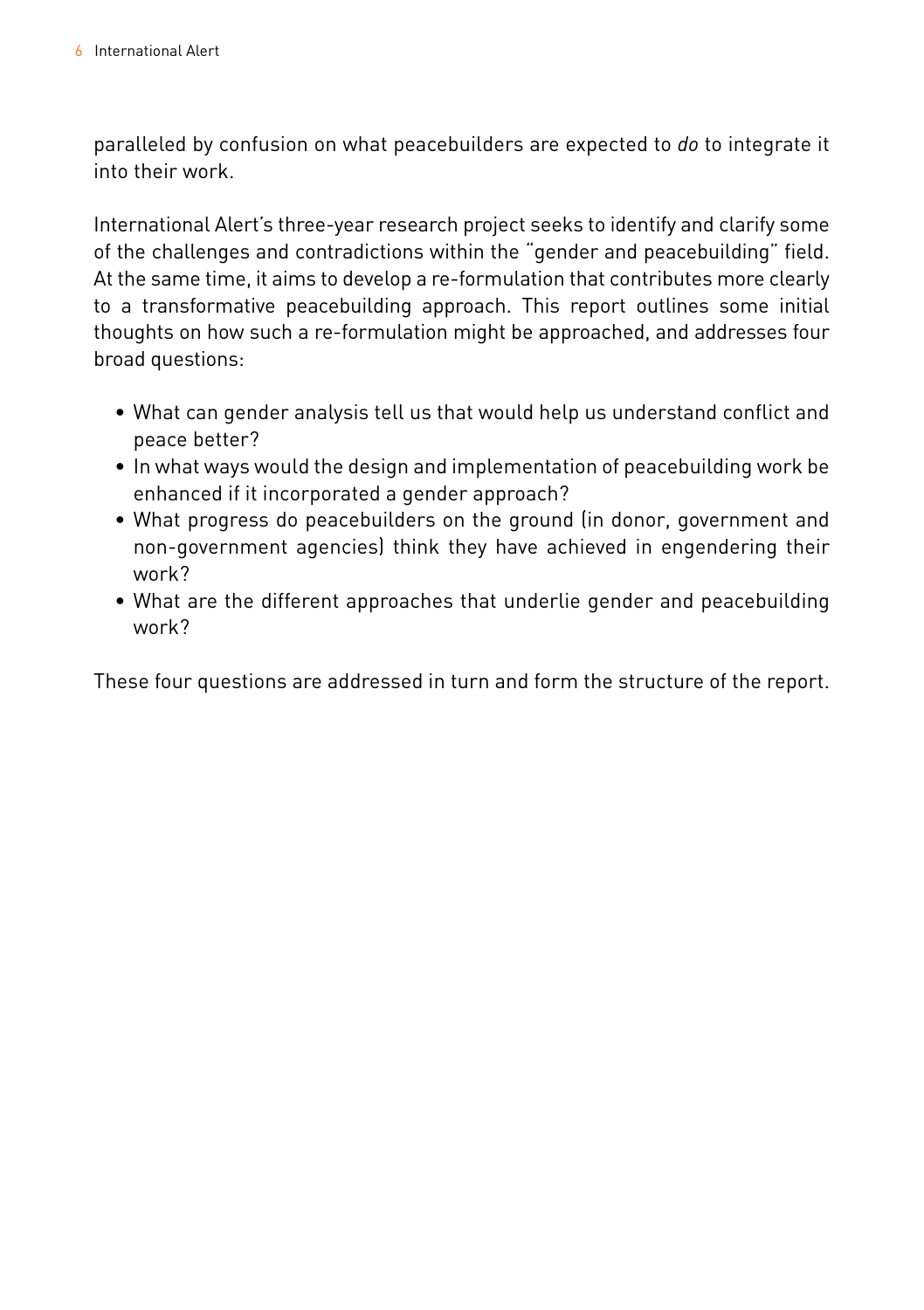## Question 1

### What light can a gender perspective throw on conflict analysis?

#### *Are women peaceable?*

A number of assumptions about the relationship between men, women and violent conflict are common in peacebuilding. For example, it is often said that women are the first and main victims of conflict, and are at the same time the most active advocates for peace; that a type of solidarity exists between women that transcends social and political divisions. One view is that the archetypal distinction between nurturing womanhood and aggressive masculinity is real, that male aggression is genetically and hormonally determined (i.e. by sex not gender), and that war is by definition "war against women" – that the purpose of war is to appropriate both "women's property" and "women as property". For others, however, the issue is more structural, and the behaviour of individual actors needs to be understood through a historical and cultural lens, examining the impact on them of global and historical trends such as colonialism, aid and militarisation. A prevalent idea amongst both these groups is that military-economic alliances dominate at a global level, mobilising patriarchal structures in different parts of the world; these are supported by global institutions that encourage militarism, and by global communications media which manipulate gendered imagery to manage popular acceptance of militarism.

Globally, men do predominate not only as actors in war but also as perpetrators of violence, practitioners of extreme physical feats, and decision-makers in institutions that underpin violence. Women (with some exceptions) are less commonly engaged directly in combat or violence, yet they support violence in many indirect ways, e.g. by providing services to fighters, through the way they educate their children, and by encouraging men to engage in violence. As such they may be key players in the creation of "murderous ideologies". A review of data from different parts of the world and different historical periods shows that both men and women can be both victims and perpetrators of violence, and both men and women can exert extraordinary efforts, overcoming fearful odds, for peace.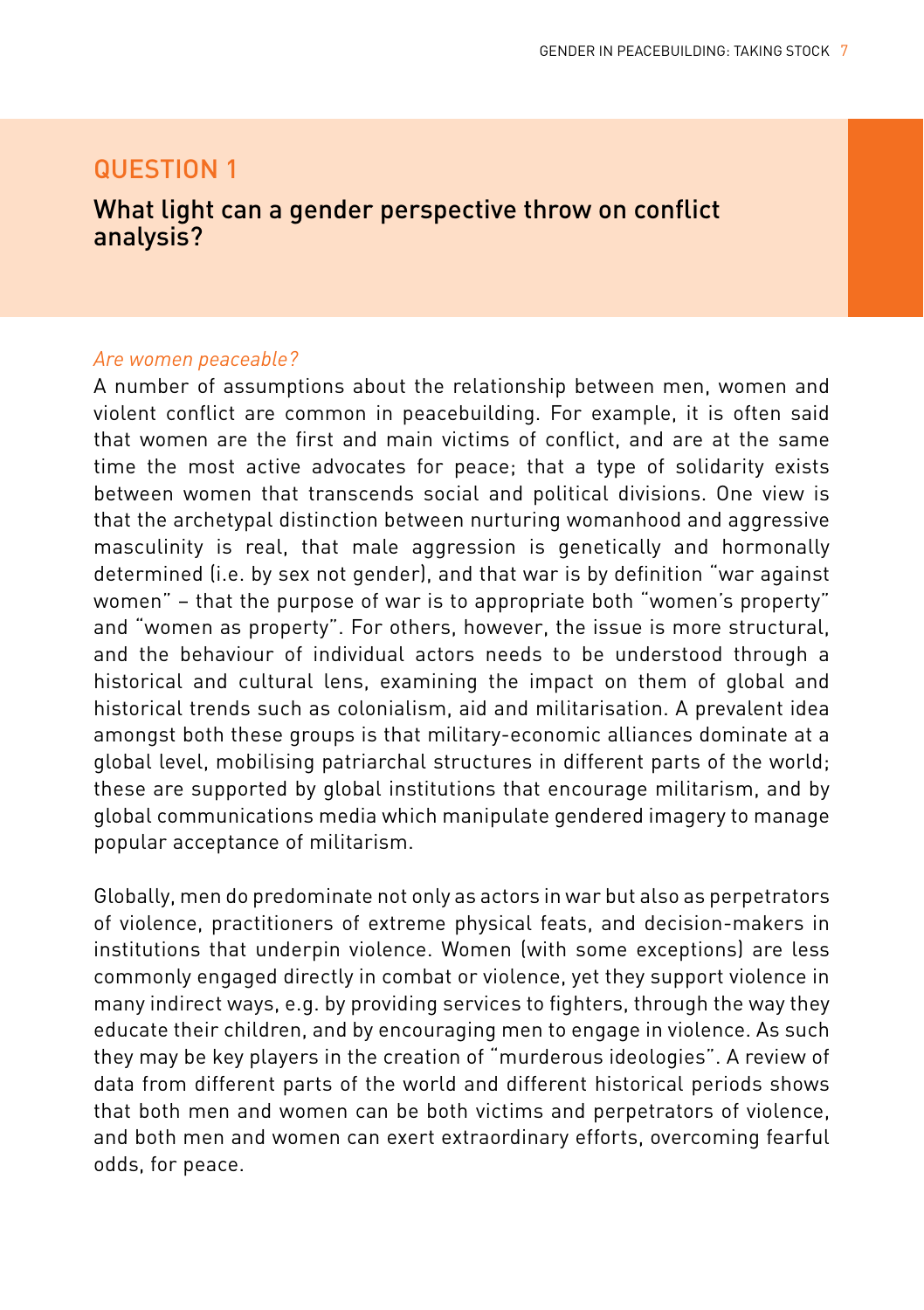#### *Do gender relations change as a result of violent conflict?*

Further assumptions are often made about the potential impact of violent conflict on gender relations. On the one hand, a "backlash" against women is often thought to exist in the immediate post-conflict period. On the other, the "post-conflict moment" is often believed to be one where windows of opportunity present themselves for radical change in women's status. The literature suggests that both assumptions may be justified. Whereas gender *roles* adjust quickly to new circumstances, gender *identities* are not so much changed as thwarted, as both men and women are prevented by circumstances from living up to their own and other people's expectations (a development which may trigger interpersonal violence on a wide scale).

Changes in the gender division of labour (gender roles) are a society's practical and immediate response to managing crisis. However, they do not in themselves alter the institutional or ideological underpinnings of gender relations. If things are not to go back to how they were before, change may need to be institutionalised through active policy. However, institutions (that generate policy) are themselves gendered, in that they are both products and shapers of existing gender relations in the society from which they draw their individual members. The nation-state, for example, is made up of male and female citizens, and at the same time shapes their gendered identities through the promotion of ideals such as patriotism and citizenship, which may have different meanings for men and for women. Global institutions, too are gendered, and significantly influence local processes – as classically evidenced by the way global military-economic alliances impact on gender relations found in societies located around military bases.

#### *Under what circumstances do conflicts turn to violence? Do gender relations themselves contribute towards violent conflict?*

Sociologists have suggested that violence (most notably but not exclusively by men) is the result of gender identities being "thwarted", i.e. conditions (e.g. of poverty, conflict, disaster, political oppression) prevent gendered aspirations from being fulfilled. The idea of a "continuum of violence" is another concept that offers a framework for describing how different types and levels of violence interact with each other, showing how the behaviour of individuals is conditioned as much by structural as by individual factors. Some scholars suggest that gender relations have changed as a function of changing patterns of violence, although opinions differ as to the direction of causality – does reduction of violence lead to gender equality, or the reverse?

While academics (especially feminist academics) have grappled for some time with the issue of where men fit in an understanding of gender, policymakers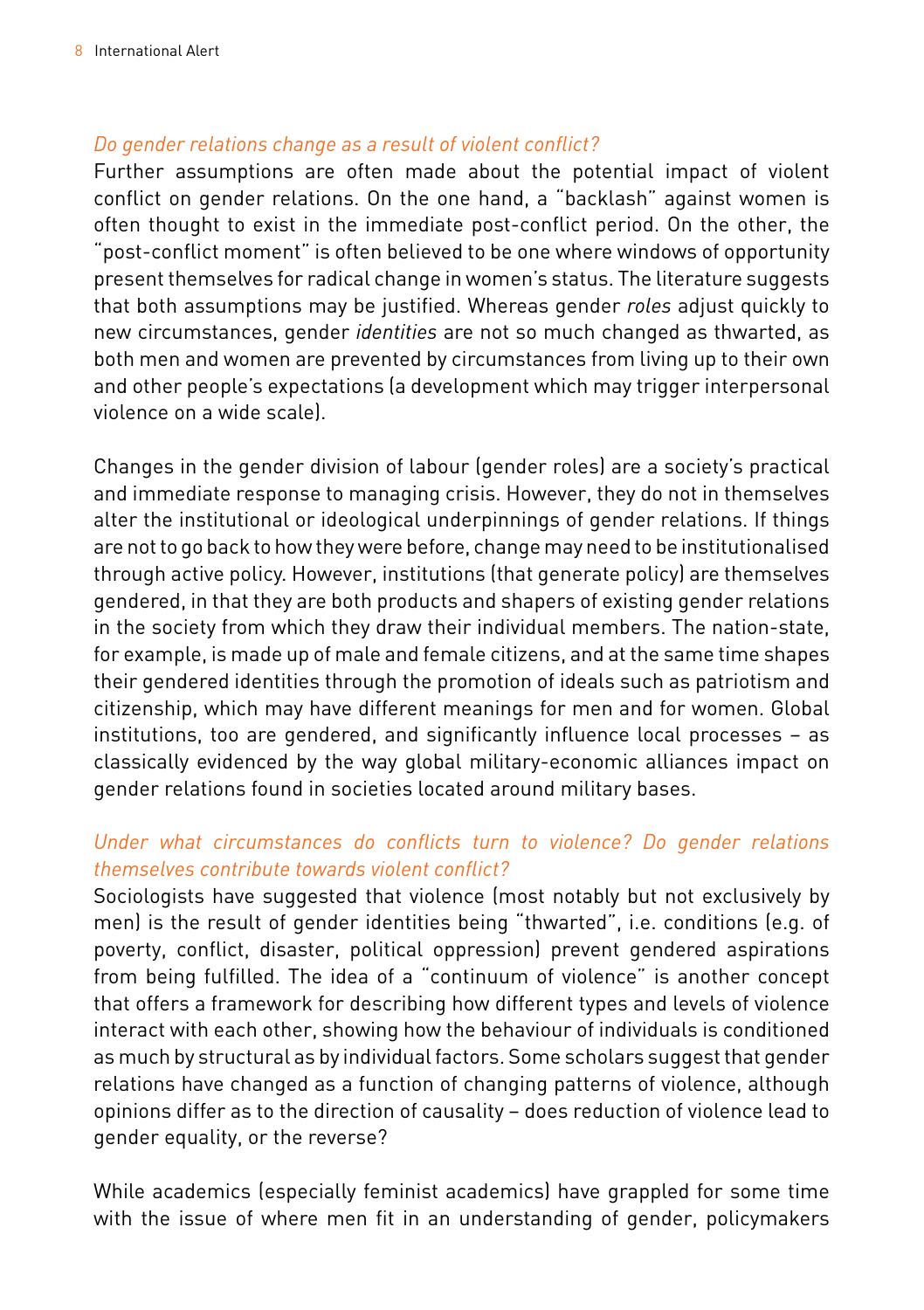and activists have tended to focus instead on advancing women's protection and participation, as evidenced by the passing of UNSC Resolution 1325. The latter group has tended to view men as either perpetrators to be excluded, as "gatekeepers" whose support has to be sought, or as potential active champions of women's cause. There is a small but growing stream of work acknowledging the potential vulnerabilities of men, and seeking re-interpretations of mainstream thinking on specific topics such as sexual violence as a weapon of war.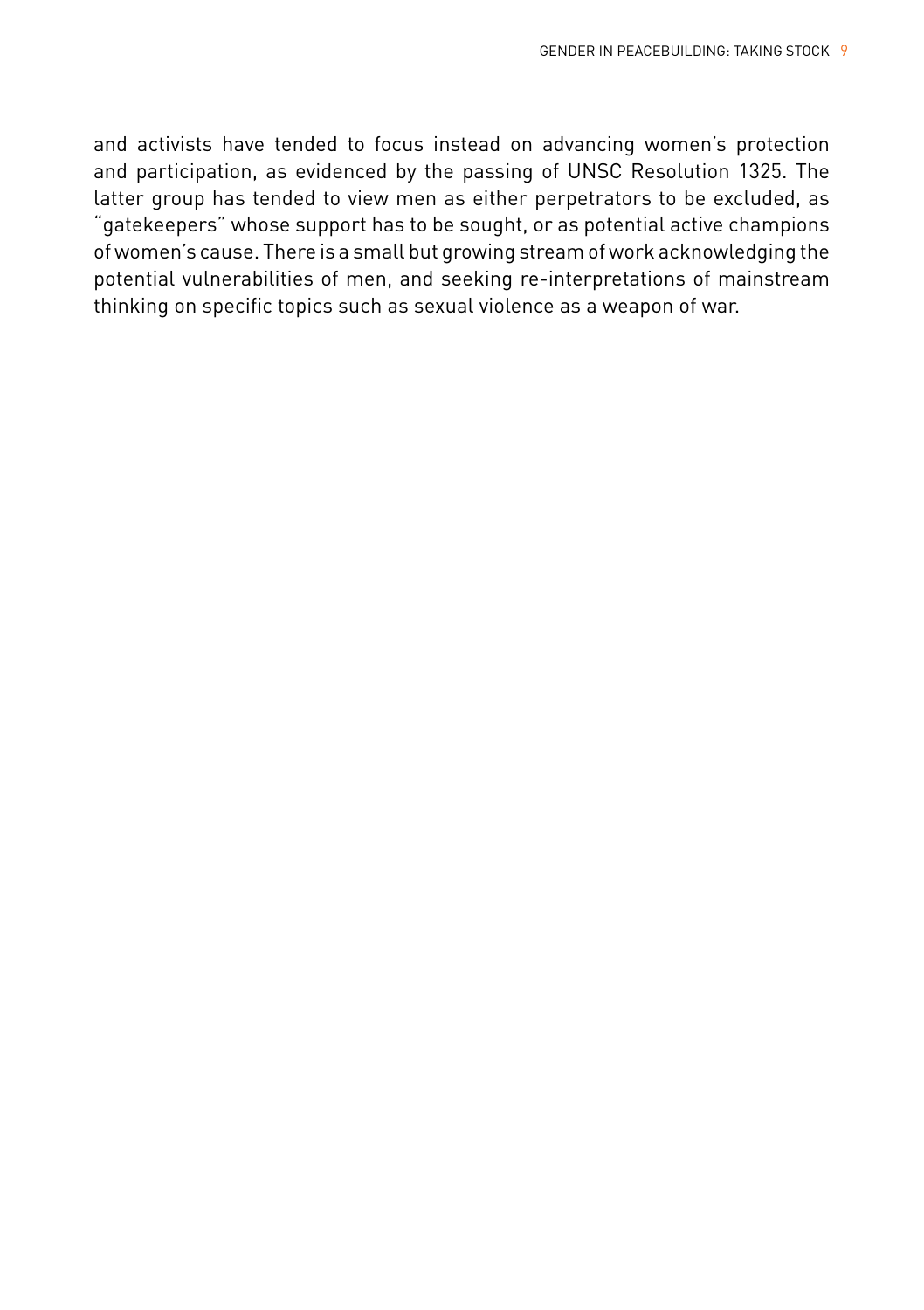## question 2

## How can an understanding of gender identities contribute to effective peacebuilding?

Activists stress the importance and variety of women's roles in peacebuilding and the need to support women's peace organisations. UNSC Resolution 1325 echoes this concern, and represents a global policy commitment to support women's role in peacebuilding and in post-conflict reconstruction. Resolution 1325 is seen as a tool to promote women's empowerment, as well as a basis for mobilising women as a resource to render peace processes more effective.

Women's peacebuilding activities encompass a wide range, and indeed what women do for peace is sometimes said to expand the view of peacebuilding itself. For example, reconciliation figures high in what women's peacebuilding organisations do, yet it receives little attention from formal donor-supported peacebuilding initiatives. Women's work in reconciliation includes mediating in localised conflicts within families (such as husbands rejecting their wives after rape, or disputes between siblings over inheritance), bringing estranged communities together, and supporting mechanisms to resolve inter-communal conflicts. Women engaged in formal peace negotiations often bring a non-partisan, process-oriented approach to bear, ensuring that the needs of a broad range of stakeholders, rather than just the previously violent protagonists, are on the agenda. Many women's organisations which promote the role of women in community-level reconciliation and dialogue view their work as having a secondary but important outcome of enhancing popular perception of women's potential contribution, leading to greater acceptance of women's empowerment generally.

While Resolution 1325 is generally viewed as an important milestone in the international acknowledgement of the need for women's empowerment in the peacebuilding arena, some reservations have been expressed about what it actually achieves. It has been critiqued on the grounds that it de-politicises women's political agency and presents an unproblematic view of women as having an innate capacity for peace. On the other hand, some, especially some feminist academics, see women's peace activism instead as being a reaction to oppressive global structures of violence, and therefore the basis for a movement of "anti-war feminism".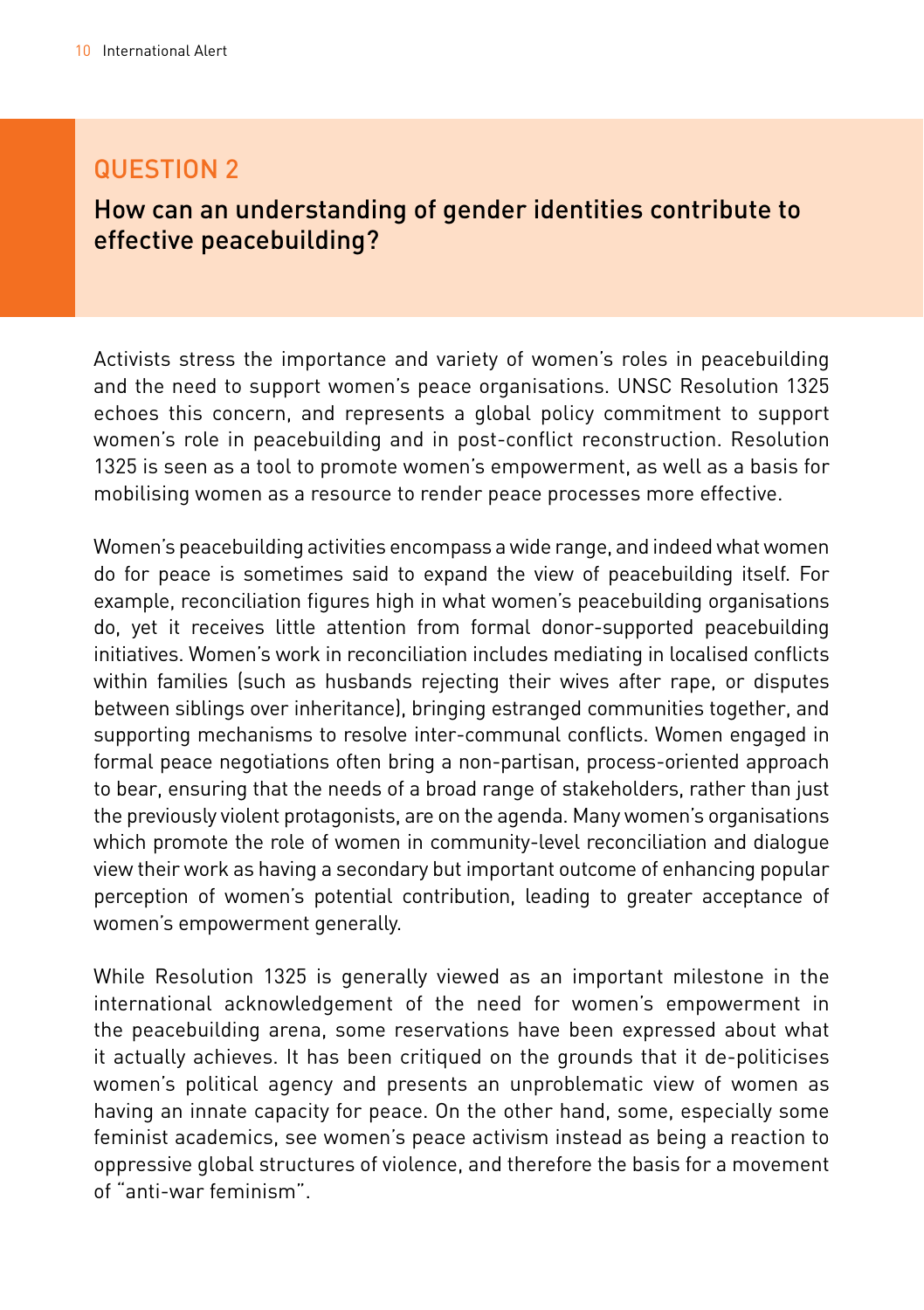Men's role in high-level peace negotiations, and in post-conflict reconstruction and state-building, is assumed as the norm and hence barely commented on. However, peace activism by men can sometimes be regarded as either treasonable or effeminate, or both; pacifist men are often derided and excluded, especially in highly militarised societies.

#### *To what extent can gender equality be seen as a component of peace?*

"Lasting peace", as described in Alert's peacebuilding framework, is an aspirational vision: a society that resolves the conflicts and contradictions within it in a constructive and inclusive fashion and which is thereby rendered relatively immune to mass or systemic violence. In this approach, values such as inclusion or gender equality are an inherent and indissoluble part of lasting peace. Building peace then is a transformative process which comprises, amongst other things, the promotion of women's rights and empowerment. At the same time, the broader processes of peacebuilding can also be used as a means of levering social change. This might include according women a more prominent place in post-conflict reconstruction, as well as the idea of "reconstructing masculinities" through security sector reform, and promoting a human rights agenda as part of humanitarian interventions and governance reforms.

#### *How can gender equality be incorporated into post-conflict reconstruction interventions?*

The international policy framework around peacebuilding is currently dominated by donor concerns with state-building in fragile and conflict-affected states. The state-building, governance and fragile states agenda has in the past been dominated by the technical approaches of international donors; however, these approaches have been challenged as being donor-driven, top-down, technicist and divorced from reality. As various civil society organisations have argued, one of the starting-points for reconstruction must be the re-establishment of peaceful interaction and equitable resource management at the community level, building up from there. Gender critiques of state-building have urged it to go beyond "add women and stir", instead aiming to ensure women's full participation in postconflict recovery. State-building approaches should aim to create "a state fit for women" as well as for men, and to take advantage of the opportunities statebuilding offers for advancing women's political involvement. A gender approach to state-building would bring it down to earth – for example, by helping to ensure civilian oversight of security sector reform, making interventions locally relevant, prioritising state-civilian relations, and supporting local, rather than external, drivers of change.

These critiques have led to a reformulation of the "peacebuilding and statebuilding" agenda, spelled out most recently for example in the "Monrovia Roadmap"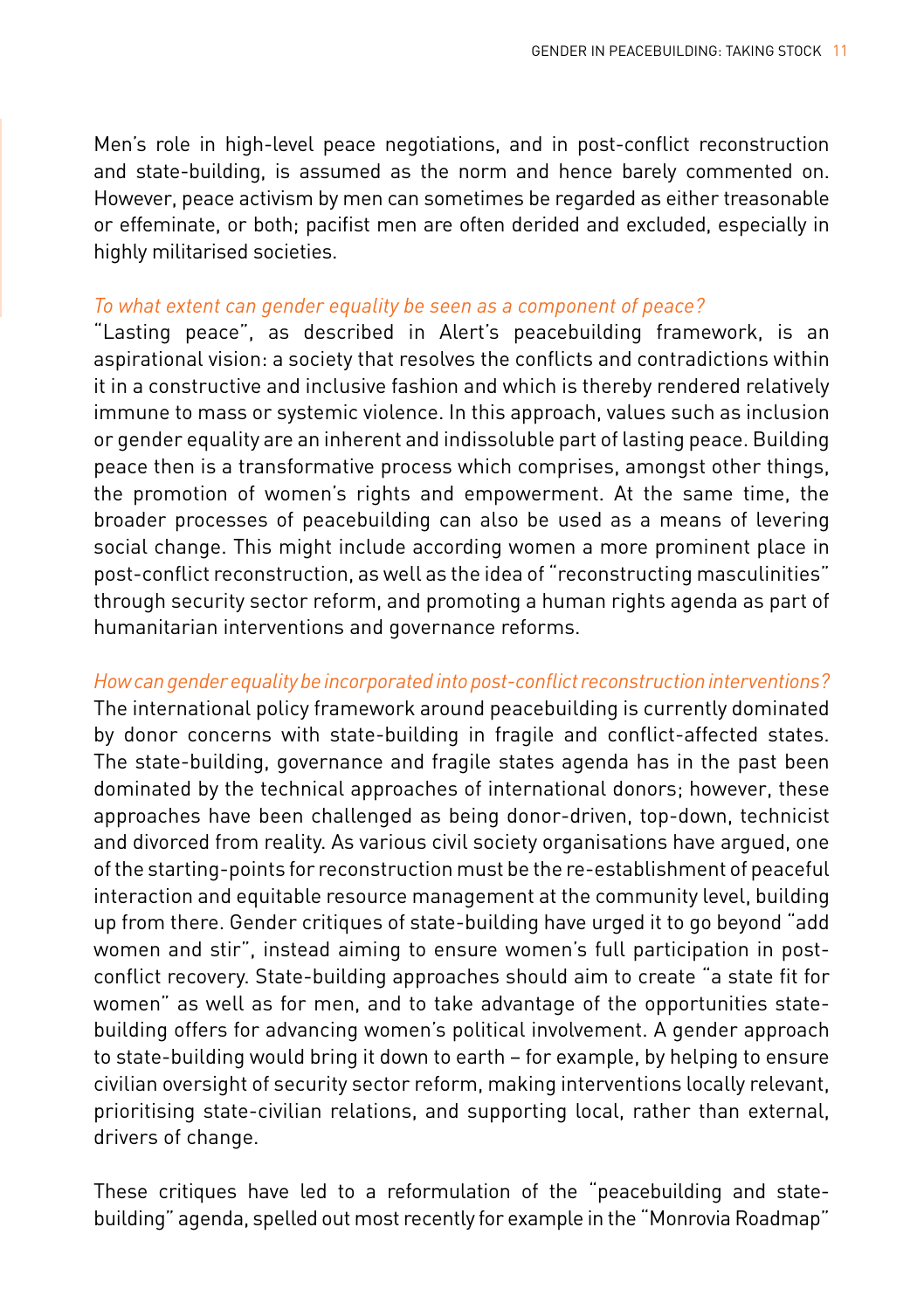produced as part of the International Dialogue for Peacebuilding and Statebuilding. This consensus identifies five key state-building objectives – politics, security, justice, economy, and revenues and services, with gender as a cross-cutting theme. Although there has as yet been little attention to formally engendering the statebuilding framework, some of the more obvious aspects of a gender dimension to the state-building agenda are summarised in the table below, which is based on a similar table prepared recently by Alert for the Development Assistance Committee (DAC) of the Organisation for Economic Co-operation and Development (OECD).

| <b>State-building</b><br>objectives | Some possible gender dimensions                                                                                                                                                                                                                                                                                                                                                                                                                                                           |
|-------------------------------------|-------------------------------------------------------------------------------------------------------------------------------------------------------------------------------------------------------------------------------------------------------------------------------------------------------------------------------------------------------------------------------------------------------------------------------------------------------------------------------------------|
| <b>Politics</b>                     | Women are absent from formal peace negotiations and have<br>limited opportunities for political participation.                                                                                                                                                                                                                                                                                                                                                                            |
| <b>Security</b>                     | Men predominate in security forces, although it is often<br>assumed (without evidence) that recruiting women would<br>change the ethos and the behaviour of the military. A new<br>vision of security is required, one that meets the needs of all<br>citizens, including women, men, girls and boys, rather than<br>the state-centric model that currently dominates.                                                                                                                    |
| Justice                             | Transitional justice mechanisms are generally poor in<br>addressing war-time abuses of women, although crimes<br>of sexual violence receive increasing attention, and<br>conflict-related sexual violence has now entered the Rome<br>Statute of the International Criminal Court as a breach of<br>international humanitarian law.                                                                                                                                                       |
| <b>Economy</b>                      | Women play important economic roles during and after<br>conflict, but post-conflict reconstruction devotes little<br>attention to supporting them, or to reinforcing the gains in<br>status and equality they may have attained during phases of<br>violence.                                                                                                                                                                                                                             |
| <b>Revenues and</b><br>services     | There needs to be a better balance between people's<br>economic contribution and the level of services they receive<br>from the state. "Gender-sensitive budgeting" (measuring<br>the proportion of budgets allocated to activities that meet<br>the different needs of women and men) is one way of<br>checking how far services respond to women's concerns.<br>This can be extended to raising other equality concerns<br>(such as regional allocations) in respect of state spending. |

### Table: A gender dimension to state-building objectives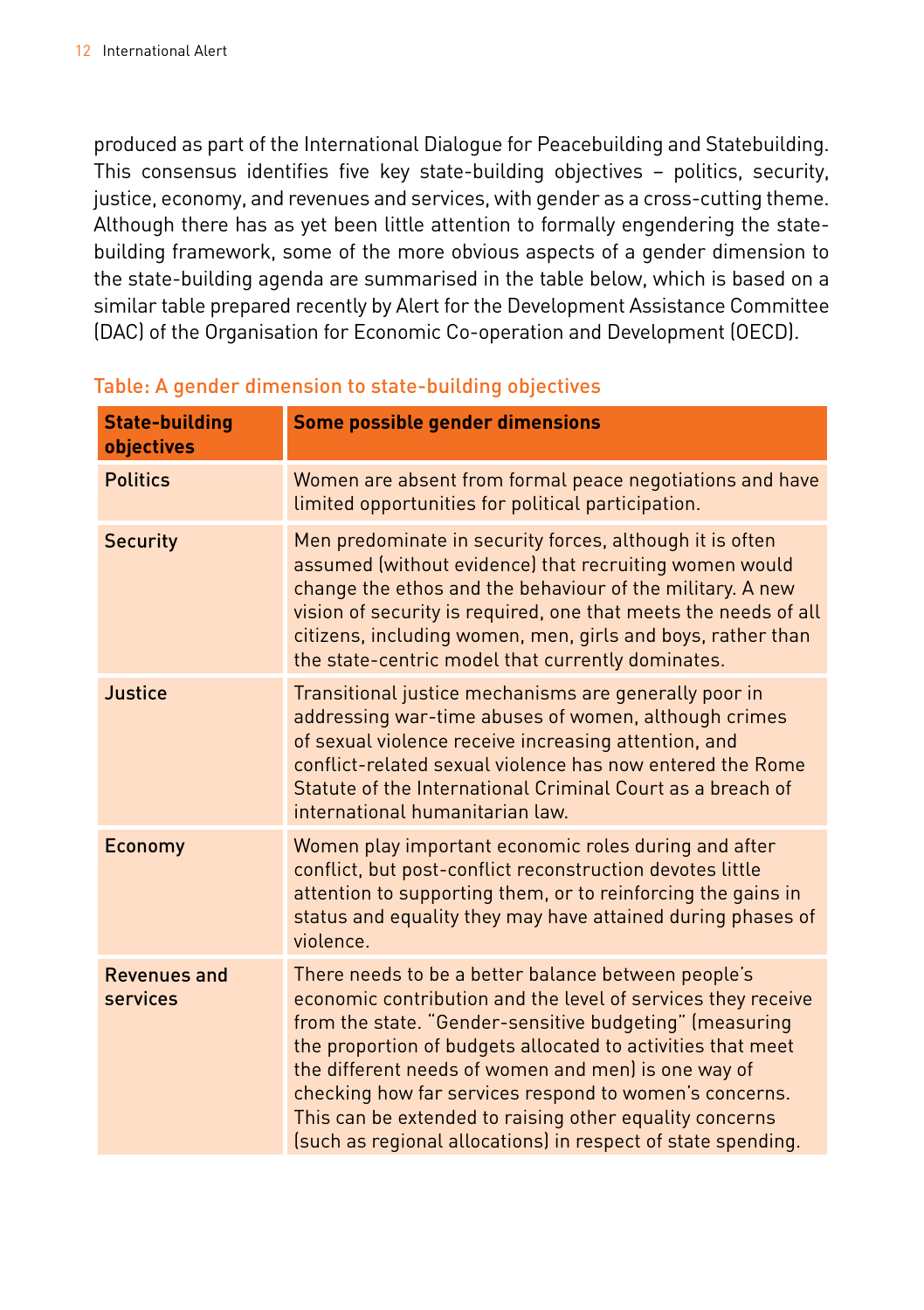## question 3

## What does "gender and peacebuilding" mean to practitioners and decision-makers in the field? What do they do and what challenges do they face?

#### *What themes are most critical for Alert's partners and collaborators in Burundi and Nepal?*

The project held workshops, in Bujumbura and in Kathmandu, in March 2012, to initiate discussion amongst people working on gender and peacebuilding from different perspectives. In each case, separate workshops were held for practitioners (working in NGOs) and for officials (donor and government representatives). In Burundi, where the NGO participants made the decision to form a "community of practice" to take the discussion forward, a delegation from the group made a presentation to the officials group, based on the discussion at their workshop.

*Economic recovery:* In both countries, there was a dominant concern that women are largely excluded from access to economic resources (most notably land and credit) as well as to decision-making about resources. There was a particularly acute concern in both countries about the depth of poverty present in the two countries and the fact that women are strongly represented within the ranks of the extremely poor. High levels of illiteracy and women's general lack of awareness of their rights perpetuate this exclusion. Both country groups noted that despite some policy commitments, interventions are not currently focused on identifying and overcoming the barriers women face to economic empowerment. In Burundi, the consultation process on the most recent Poverty Reduction Strategy Paper (PRSP) has been more gender-sensitive than previous iterations of the process, in the sense that women, including grassroots women, have taken part in official consultations around the PRSP and many of their concerns have been incorporated into the final document. It remains to be seen whether the implementation of the strategy will live up to its promise to enable women, and especially poor, vulnerable (for example, disabled) and rural women, to gain advantage from poverty alleviation strategies. In Nepal, there is currently a preoccupation with reintegration of ex-combatants, and a concern that the opportunity has been missed to design the standard reintegration package with women's priorities in mind. These would have featured psycho-social counselling as well as support for income-generation and marketing.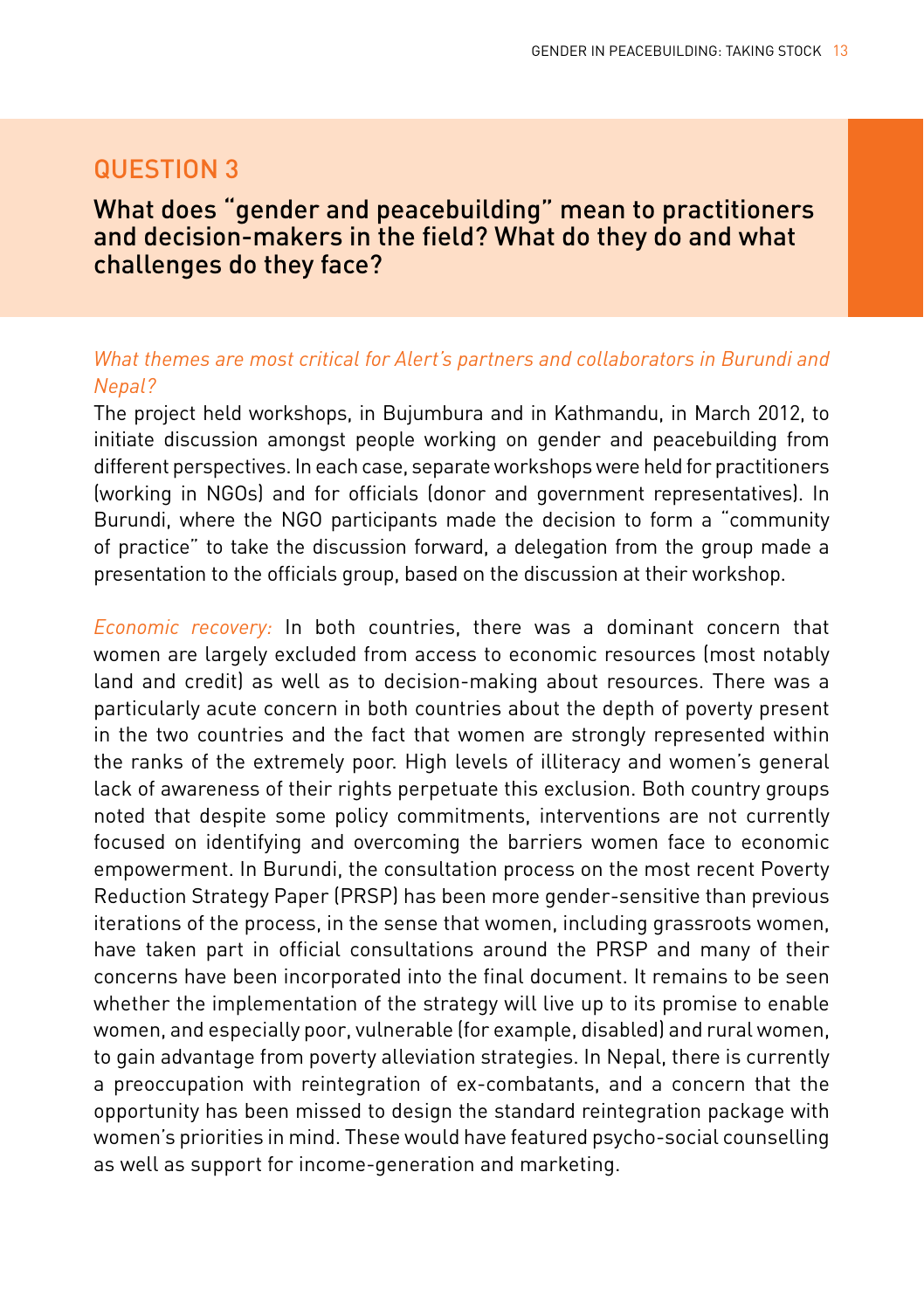*Justice:* Women's lack of access to justice is a second major concern in both countries. In Nepal, the problem was associated with inadequate legal aid, a lack of female lawyers, and limited access to crisis support services outside district capitals. In Burundi, where women are officially acknowledged to constitute 60 percent of victims of war-related human rights violations, transforming their legal status (for example in relation to inheritance) and removing the social stigma attached to the victims of sexual violence are key steps to enabling them not only to access justice, but also to challenge the underlying conditions which make abuse possible. The Tripartite Commission on transitional justice, in which international bodies and the Burundian government made recommendations for the formation of a Truth and Justice Commission, recommended women's involvement in the proposed transitional justice mechanisms. However, it is yet to be seen whether gender balance will be upheld when the mechanisms are set up.

*Political participation and leadership:* In Nepal, women's rights are enshrined in the interim constitution, particularly in terms of reproductive rights, inheritance and citizenship. However, in practice there are limitations on women's political participation, and there is a need to find the right political structures and processes to facilitate it, in parliament, in political parties, and at the level of decentralised government. In Burundi, the debate was around the issue of the "myth of women's solidarity" – the expectation that, once in positions of leadership, women will pursue a common "women's agenda". Women have guaranteed places in parliament and in state institutions, yet this has made little difference so far to the lives of ordinary women, who often have divergent identities and interests. Some activists saw the lack of solidarity between women as being an impediment to their work, while others considered an acceptance of diversity as being part and parcel of a gender approach.

There were some differences between the priorities of workshop participants representing government and donors and those of civil society. In Burundi, the representative of one donor agency suggested that security be seen as an additional thematic priority. The agency concerned is currently engaged on a large security transformation programme working with both the police and the military, which has enhancing women's security as a substantial sub-theme. Alert has conducted research on women's perceptions of security in Burundi in the past and identified it (especially domestic violence) as an important threat to their well-being. Similarly, Alert's research on security in Nepal has shown that security interventions have largely failed to acknowledge the breadth and depth of security-related issues affecting women. However, civil society participants, in either Nepal or Burundi, did not identify security as a theme.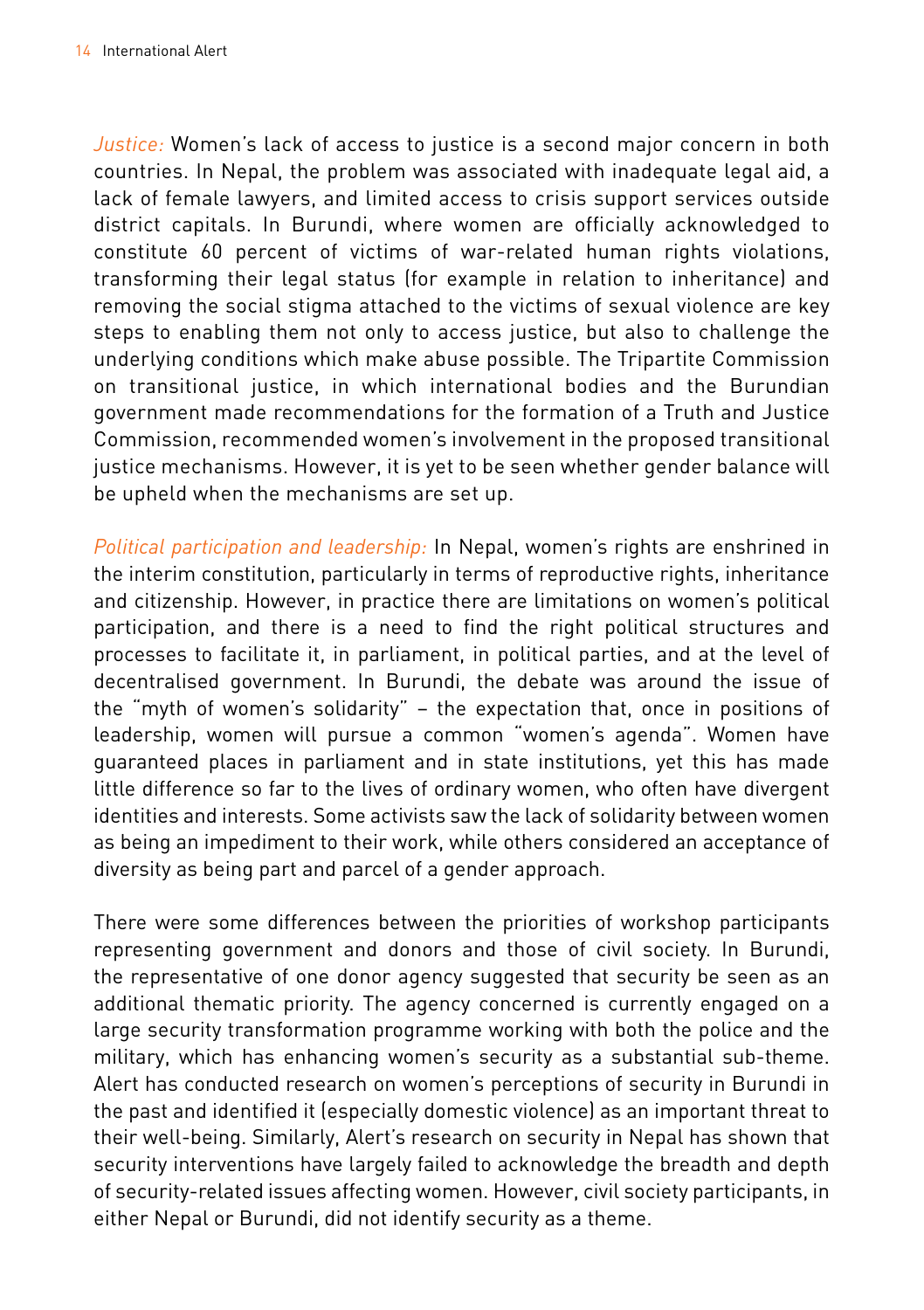#### *What other concerns did they express?*

In addition to thematic interests, participants at the workshops raised a number of general issues, which again showed much similarity between the two cases.

In both cases, discussion at the workshops illustrated a divide between what might be termed political and apolitical approaches to gender and peacebuilding. For example, some in Nepal were keen to adopt "social harmony" as a goal, while others worried that such vague expressions of general good might be used as a way of limiting diversity and perpetuating conservative values. In Burundi, a range of opinions was expressed on the issue of reconciliation. For some, reconciliation is an aspect of post-conflict recovery, to be addressed technically through decisions on, for example, reparations, rehabilitation of victims, and transitional justice. For others, it is an overarching goal, under which all other themes can be subsumed. A similar range of concerns arose about the roles and goals of women's peacebuilding organisations: do they have a role in changing women's self-perception, developing solidarity between women, and shifting attitudes towards women in the community at large; or do they promote a stereotypical view of women's solidarity, thrift and willingness to volunteer, which precludes a broader evolution towards women's agency?

A number of institutional capacity issues came to the fore in both countries. NGO partners in Burundi had the perception that policymakers have made progress in acknowledging women's role in post-conflict recovery processes, as evidenced in the extent of consultations with women's civil society organisations. However, they did not feel that there was evidence of change on the ground. Nepali NGOs believe there are still big policy gaps and failures to acknowledge what women's priorities are or to ask their opinion. For their part, some staff members of donor and government agencies, including those from agencies considered to have relatively advanced policy approaches, expressed confusion about basic concepts of gender and peacebuilding, claiming that gender as a policy agenda is imposed within their organisations without clarity as to what it means in practice. In both countries, there were calls for clarity in the gender and peacebuilding discourse, and for further capacity building.

Participants in the consultations in both Burundi and Nepal took a definitively women-focused perspective, with little reflection on involving men. Where men were discussed in terms of their participation in gender activists' work, it was largely to find ways of mitigating men's negative role. The predominant framework explores diversity between men and women, rather than amongst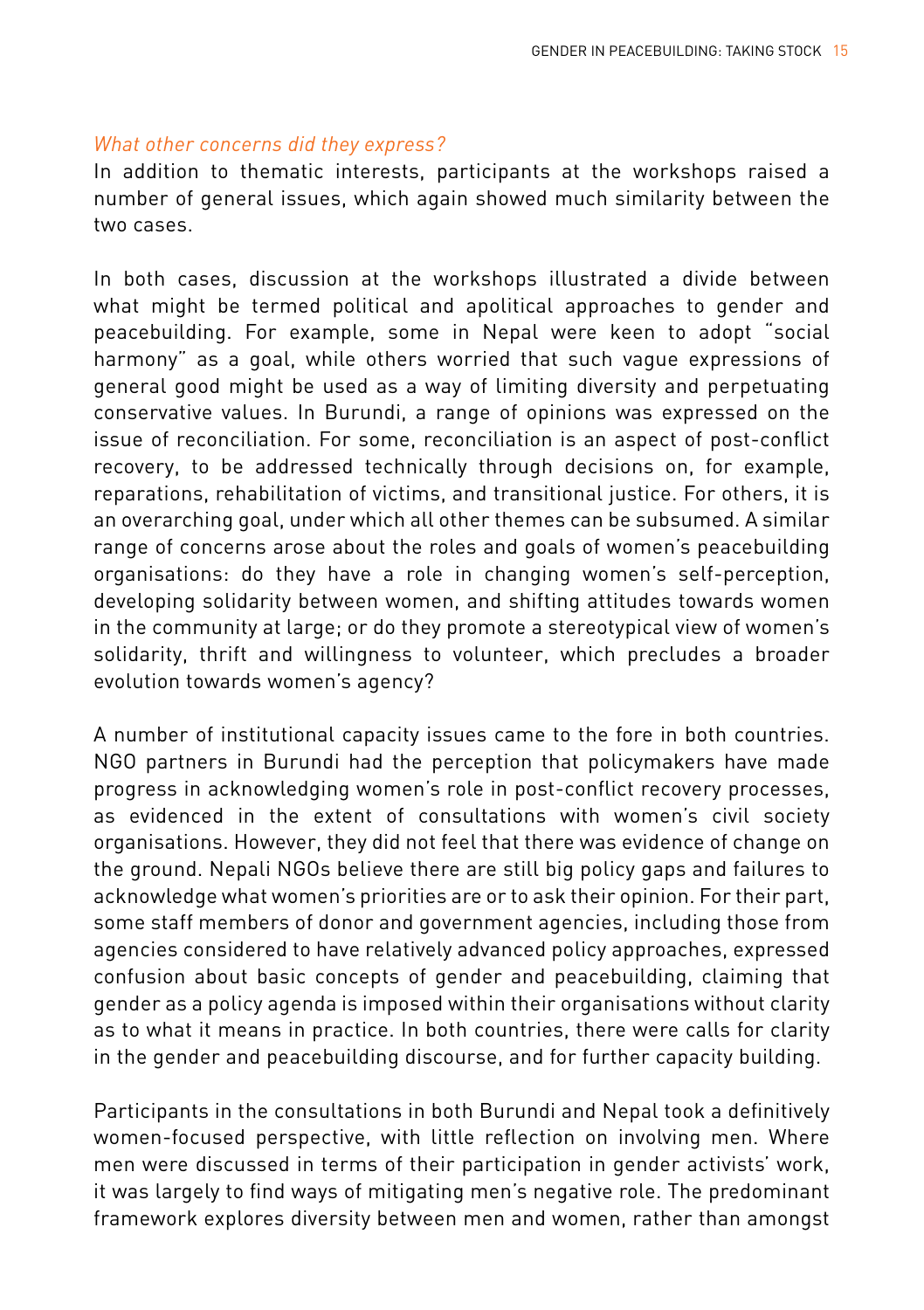men and amongst women. However, there was some unresolved discussion about how women's equality advocates should see men. While many people agreed that 'gender is not just about women', it was difficult, especially for women's rights activists, to move on from this idea and see what else it could be about, or to envisage men as anything other than barriers to women's advancement.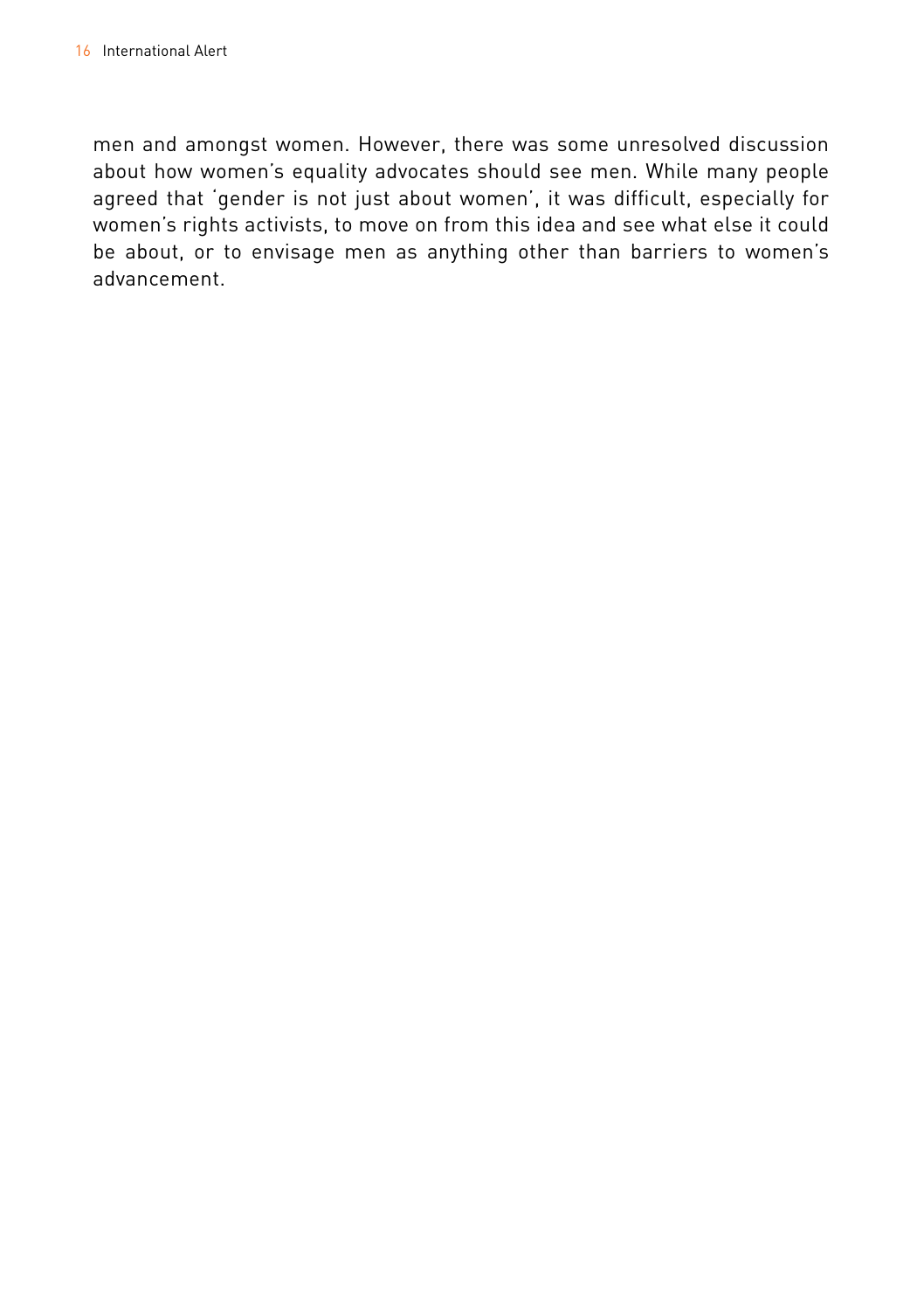## Question 4

## What are the different approaches that underlie "gender and peacebuilding" work?

In summary, the conceptual basis for taking a gendered approach to peacebuilding is fraught, and the confusions inherent in it spill over into its practical application in peacebuilding. Not only is gender a complex, multi-layered and contested concept which is poorly understood, but it is to some extent "imposed", through donor conditionality – a combination of factors which effectively excludes a high proportion of peacebuilding actors from having confidence in using the approach. Barriers exist between those who understand and accept the need in principle to distinguish the impacts of policies on men and on women, and those few remaining dinosaurs who do not, or who simply pay lip-service to it as a policy demand. But equally, they exist between those for whom "gender mainstreaming" is an area of professional competence and those for whom it is a passionately fought campaign for women's rights; and equally between those for whom women's advancement takes precedence over all other policy goals, and those who see gender as a concept that informs an understanding of exclusion and marginalisation more broadly. Further distinctions can be made between activists, policymakers, peacebuilding practitioners and academics, each of whom have their own gender discourses, as well as shared understandings and professional structures and career paths.

Amongst all the confusions and contestations, what emerges is that different ways of interpreting gender lie at their root. There is little disagreement about the basic definition of gender as the socially and culturally constructed identities of men and women, but there is very little consensus on its applications. For some, the prevalence of women's subordination is a given, and overcoming the barriers to the respect of women's human rights is a clear priority; this is an uncontested commitment in international policy, and further justification is considered unnecessary. Gender analysis then is a way of exploring the form which that subordination takes in any particular context. For others, gender analysis – posing open-ended questions about how men and women relate to each other – is the starting point, and it may or may not lead to the conclusion that overcoming women's subordination is the priority. Our conclusion is not that either of these positions is wrong, but rather that the second proposition has not yet been given enough of an airing. It might however be of particular relevance in relation to violent conflict, since it enables an exploration of how men and women both relate to conflict and violence as victims, perpetrators and supporters, and of how they might contribute to lasting peace.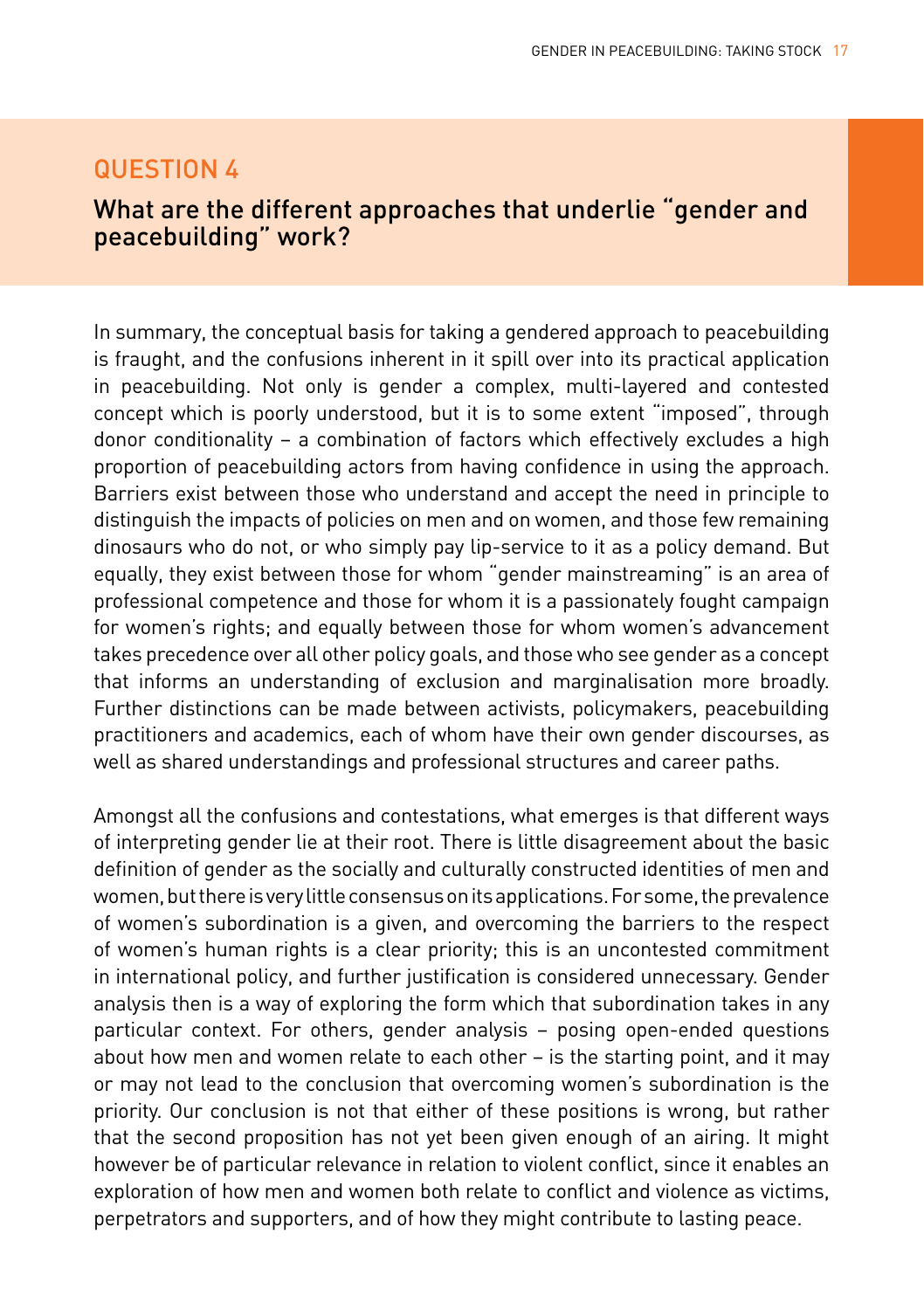Based on the above analysis, we can identify three broad approaches to gender that are evident in peacebuilding:

*Gender-blind approaches:* In the first approach, the notion that interventions involve and impact on men and women in different ways is not recognised. These "genderblind" projects assume that what works for people in general works for both men and women and that there is no need to distinguish between them. Some genderblind projects do have specific women-centred projects, triggered perhaps by the insistence of a donor. However, these projects tend to be managed by a separate and junior department or run by "gender specialists" whose work is not understood or supported by the rest of the team. Others do work with women, but do so to address women's specific practical and/or biological needs (for example in the health sector), rather than as an outcome of a gendered analysis.

*Resolution 1325 approaches:* In the second approach, it is axiomatic that women are more vulnerable than men and more marginalised from decision-making. Thus, interventions are required which counteract this tendency, making women's protection, promotion and participation explicit goals of all activities, as is required by UNSC Resolution 1325. Such projects are mandated by international, and frequently national, law and policy. In addition to being justified in terms of women's human rights, women's advancement is now widely recognised as bringing general benefits to society at large, including, for example, benefits to the micro economy and to child health, and to governance in general.

*Gender-relational approaches:* The third type of approach is based on a strategy of benefit sharing and solidarity building between men and women, using a gendered power analysis to identify the appropriate modalities for the context. A key part of this analysis would be to look at socialisation mechanisms, as they relate to both men and women, within major societal institutions such as the household, the school, the state, and religious systems, which are sites of reproduction of gender relations in a given time and place. The resultant activities might involve dialogue between men and women (for example to address violence against women) or address vulnerabilities experienced by men that are often overlooked (for example as victims of sexual violence or as potential recruits into militias or gangs). The presumption is that men and women will equally contribute to, and benefit from, this relational approach, and that it will avoid the risks of backlash and male alienation, sometimes incurred by women-focused initiatives.

This typology is an oversimplification of the varied approaches that exist, many of which could fit under more than one heading: however, it appears useful as a tool for assessing experience to date and developing new insights. The key difference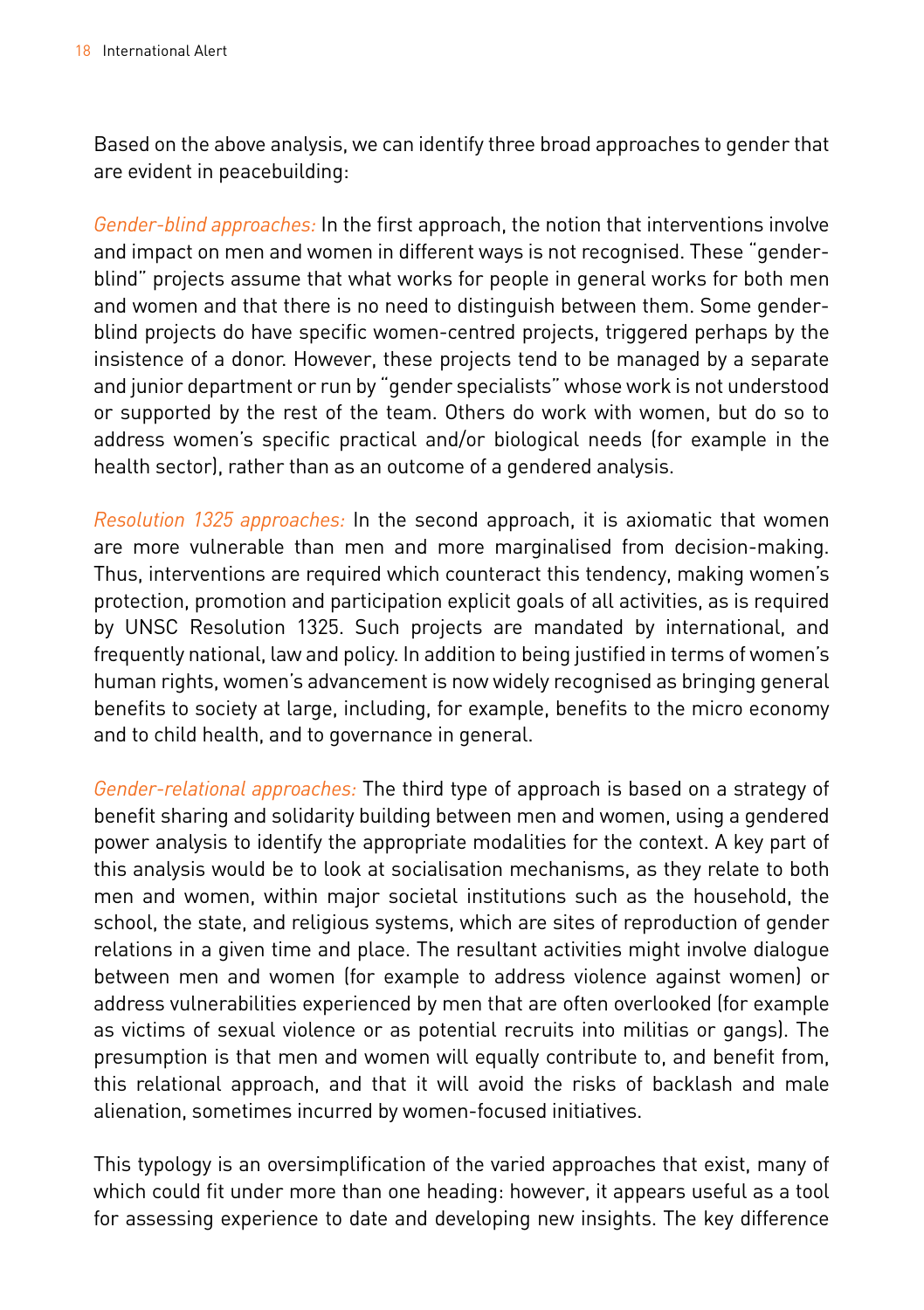between types 1 and 2 is to do with women: the problem at the heart of type 1 is that, given pre-existing power imbalances between men and women, few interventions can realistically be considered gender-neutral, but will rather reinforce existing imbalances, in possibly undesirable ways. In contrast, the key difference between types 2 and 3 is to do with men. What role should men play in projects that aim to transform gender relations? Should they be seen as "spoilers", gate-keepers or champions of women's advancement, as co-contributors to a transformed "gender order"? Or are the gendered vulnerabilities of men also worthy of being addressed as a priority? The link between masculinity and violent conflict emerges as a key conceptual and practical issue. It also raises the possibility that men too might be the focus of gender and peacebuilding programmes, perhaps by finding ways of discouraging their recruitment into militias, or by providing services to male victims of sexual violence.

Each of the three types approaches the issue of "gender analysis" in a different way. For type 1 projects, there is no need to separate out the needs or perspectives of different stakeholders, as the project's benefits are assumed to accrue to all without distinction. For type 2 projects, the starting point is women's exclusion, which the project aims to overcome: once this goal has been fixed, gender analysis is a means to this end, as it involves mapping the particular forms of disadvantage faced by women in the context under discussion. For type 3 projects, gender analysis is the starting point, and consists in asking a range of open-ended questions about the nature of gender relations and roles in the context concerned. Gender analysis is then a preparatory step towards defining the problem to be addressed, and might result in addressing the needs of either men or women, or both, in a variety of ways. The approach to gender analysis is therefore a key determinant of the project's outcome.

Type 3 approaches are at present under-explored, both in terms of theory and policy, and in terms of practice. Moreover, although lip-service is often paid to the idea that 'gender is not just about women', many people who express that view find it difficult to identify what an approach that goes beyond "just women" would mean in practice. And yet it does have potential relevance for peacebuilding, as it holds out the prospect of maximising the engagement in social transformation processes of both men and women, who, as we have seen above, can be both victims and perpetrators of violence, and exert extraordinary efforts, overcoming fearful odds, for peace. This should not be taken to imply that type 2 projects are not legitimate, or not of interest, or not "really gender". On the contrary, for an organisation to espouse a gender approach to peacebuilding, it needs to have an overarching frame into which both types 2 and 3 can fit, as well as having a portfolio of projects that reflect both.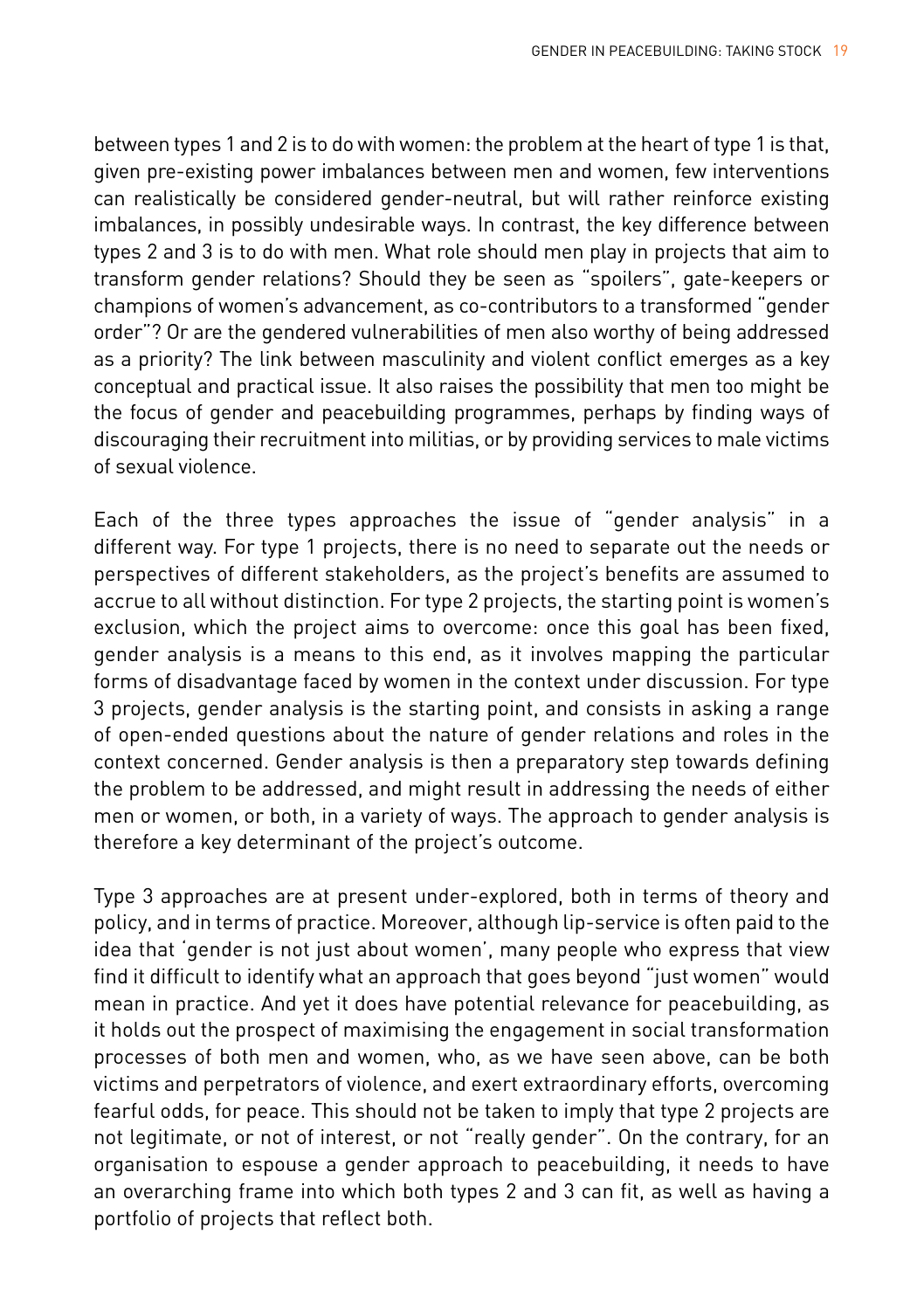# **CONCLUSION**

In the remaining two years of the research project, International Alert will explore the validity of the type 3 approach as an effective strategy, both for analysing conflict and for designing peacebuilding interventions. It will do this by identifying existing "type 3" projects and documenting and analysing what they do, why and how, and what lessons they offer for peacebuilding. In the meantime, our preliminary findings are a reminder of the need for greater clarity about how to integrate gender into programming in conflict-affected contexts, and for institutional incentives to be aligned with this need.